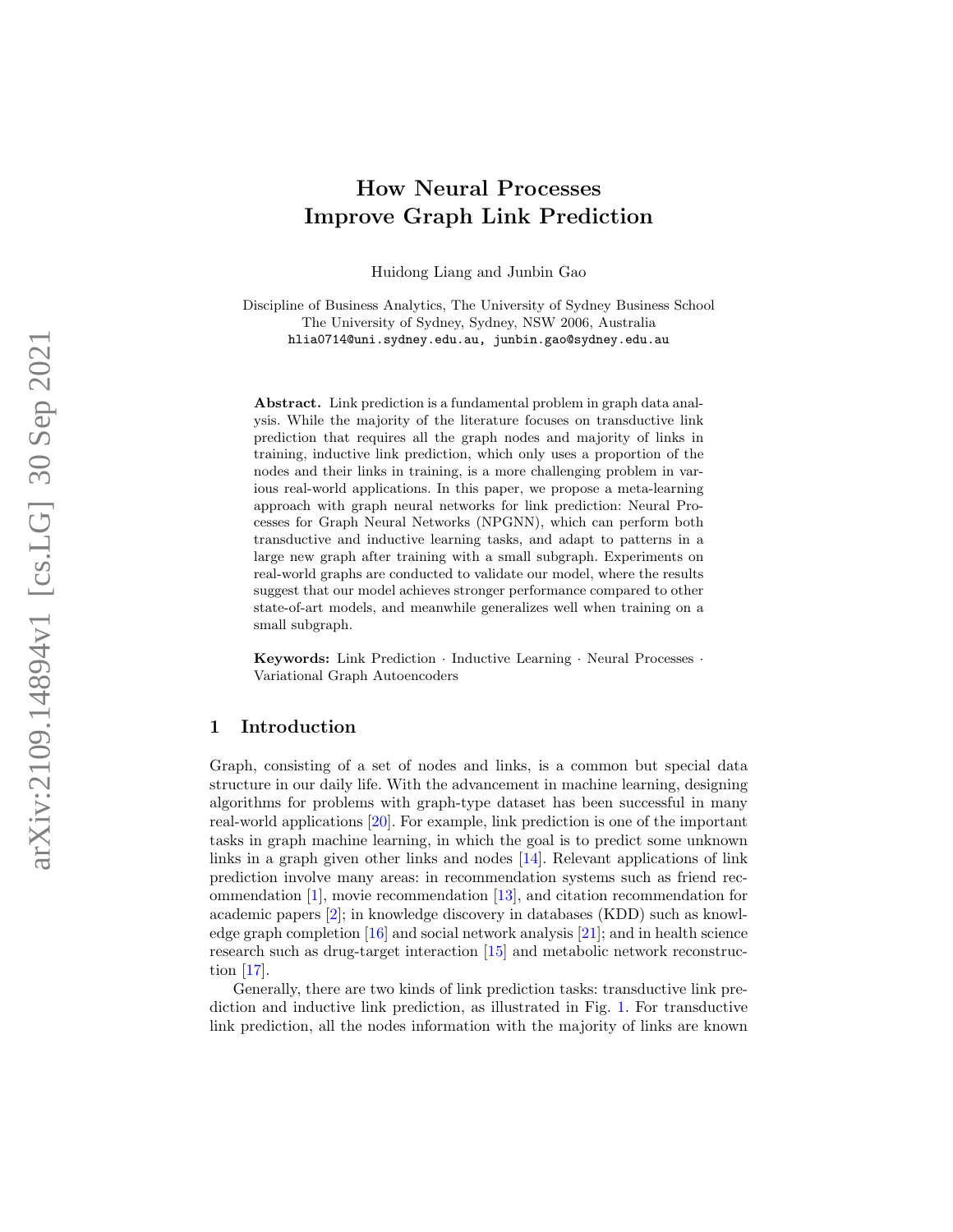

<span id="page-1-0"></span>Fig. 1. Transductive, Inductive, and Few-shot Inductive Link Predictions, with a common goal of predicting unknown links.

in training, and the goal is to predict the unknown links in the entire graph. Whereas for inductive link prediction, a small proportion of nodes are not seen when building up the model, and the remaining nodes with their corresponding links information are used for training. At prediction time, this small proportion of nodes will join the graph, and the goal is to infer the unknown links in the entire new graph.

Currently, the majority of the literature focuses on transductive link prediction, represented by embedding-based approaches such as DeepWalk (DW) [\[18\]](#page-11-8) and Spectral Clustering (SC) [\[19\]](#page-11-9), in which dimensionality reduction techniques are utilized to generate a low-dimensional vector representation for each node's high-dimensional feature in the graph, such that useful information can be exploited efficiently. Another approach with graph embedding, Variational Graph Autoencoders (VGAE) [\[12\]](#page-11-10), also considers neighbours' information when generating latent representations for nodes via Graph Convolutional Networks (GCN) [\[11\]](#page-11-11), and has shown strong performance on various datasets for link prediction. Nevertheless, in many real-world problems, the size of the graph is growing over time, which requires generating embeddings for new nodes (such as new customers and products in a recommendation system) based on the existing graph and hence performing inductive link prediction. GraphSAGE [\[8\]](#page-11-12), which generates embeddings via sampling and aggregating features in a node's local neighbours, provides a way for such tasks, but it assumes the knowledge of some connection between new nodes and existing nodes.

One of the limitations of the above approaches is that they generally assume a relatively large proportion of information to be given during training, and the goal is to predict a small proportion of unknown links [\[3\]](#page-11-13). However, what if we only have access to limited information about the graph in training time, and our goal is to predict a large proportion of the links? For example, in recommendation system, if the company is at a start-up stage, in which we only have the information about a small group of customers and products, such as the features of customers and products, and customers' preference towards products (links). As the company is growing fast, a large group of customers and products join the network, but the preference for the new customers towards the products is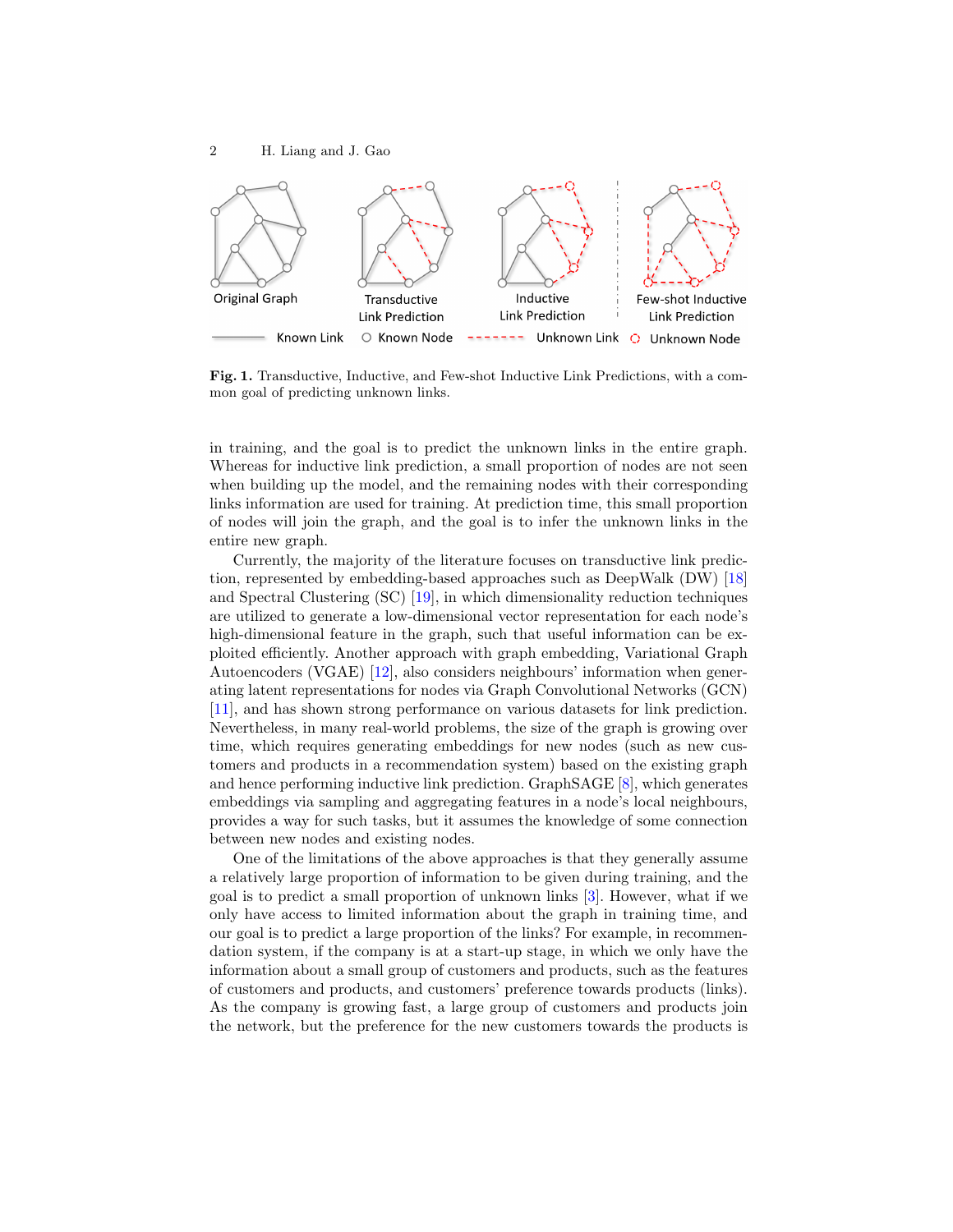unknown. In this case, how can we infer the links in the bigger network based on the patterns learned from a smaller graph? We define this type of task as few-shot inductive link prediction, as shown in Fig. [1.](#page-1-0)

In this paper, we propose Neural Processes for Graph Neural Networks (NPGNN), in which we implement Neural Processes [\[6\]](#page-11-14) that carries a metalearning characteristic under graph settings, to perform transductive, inductive and few-shot inductive link predictions. We will first start with introducing Neural Processes and Variational Graph Autoencoders in the Related Work section, and then discuss how we incorporate NP with graph neural networks in our proposed method. Lastly, in the experiment section, we test our model for both transductive and inductive link prediction tasks on three popular citation networks and compare the performance with some other state-of-art models. In addition, we also discuss a few-shot inductive link prediction scenario when only using a small proportion of the graph in training, to predict a large number of unknown links after observing a new set of nodes.

# 2 Related work

## 2.1 Variational Autoencoders

Model. Variational Autoencoders (VAE) [\[10\]](#page-11-15) is an unsupervised approach for dimensionality reduction in Euclidean space. It aims to generate low-dimensional latent embeddings z with useful information from the original high-dimensional features x via a neural network encoder, such that only a little information is lost when reconstructing this latent representation **z** back to the high dimensional features x through another neural network decoder. Instead of directly encoding the features into a low-dimensional representation, VAE assumes a latent distribution for  $\mathbf{z} \sim \mathcal{N}(\mu, \sigma^2)$ , and use the encoder to parameterise  $\mu$  and  $\sigma$ . To recreate the original features x, the model samples a z from the latent distribution, and send it to the decoder network to reconstruct **x**.

Inference. The learning process for VAE is achieved by Variational Inference, in which the goal is to minimize the Kullback-Leibler  $(KL)$  Divergence between the variational distribution  $q(\mathbf{z}|\mathbf{x})$  and the true posterior distribution  $p(\mathbf{z}|\mathbf{x})$ :

$$
\mathbf{KL}(q(\mathbf{z}|\mathbf{x})||p(\mathbf{z}|\mathbf{x})) = \mathbb{E}_{q(\mathbf{z}|\mathbf{x})}\left[\log \frac{q(\mathbf{z}|\mathbf{x})}{p(\mathbf{z}|\mathbf{x})}\right].
$$

As the above expression also contains the intractable posterior  $p(\mathbf{z}|\mathbf{x})$  and is problematic, we can rewrite the expression for the KL Divergence term as:

$$
\mathbf{KL}(q(\mathbf{z}|\mathbf{x})||p(\mathbf{z}|\mathbf{x})) = \log p(\mathbf{x}) - \mathcal{L},
$$

where  $\mathcal{L} = \mathbb{E}_{q(\mathbf{z}|\mathbf{x})} \left[ \log \frac{p(\mathbf{x}, \mathbf{z})}{q(\mathbf{z}|\mathbf{x})} \right]$  is the variational lower bound. By Jensen's Inequality  $KL(q(z|x)||p(z|x))$  is non-negative, and it is easy to show  $log p(x) \geq \mathcal{L}$ .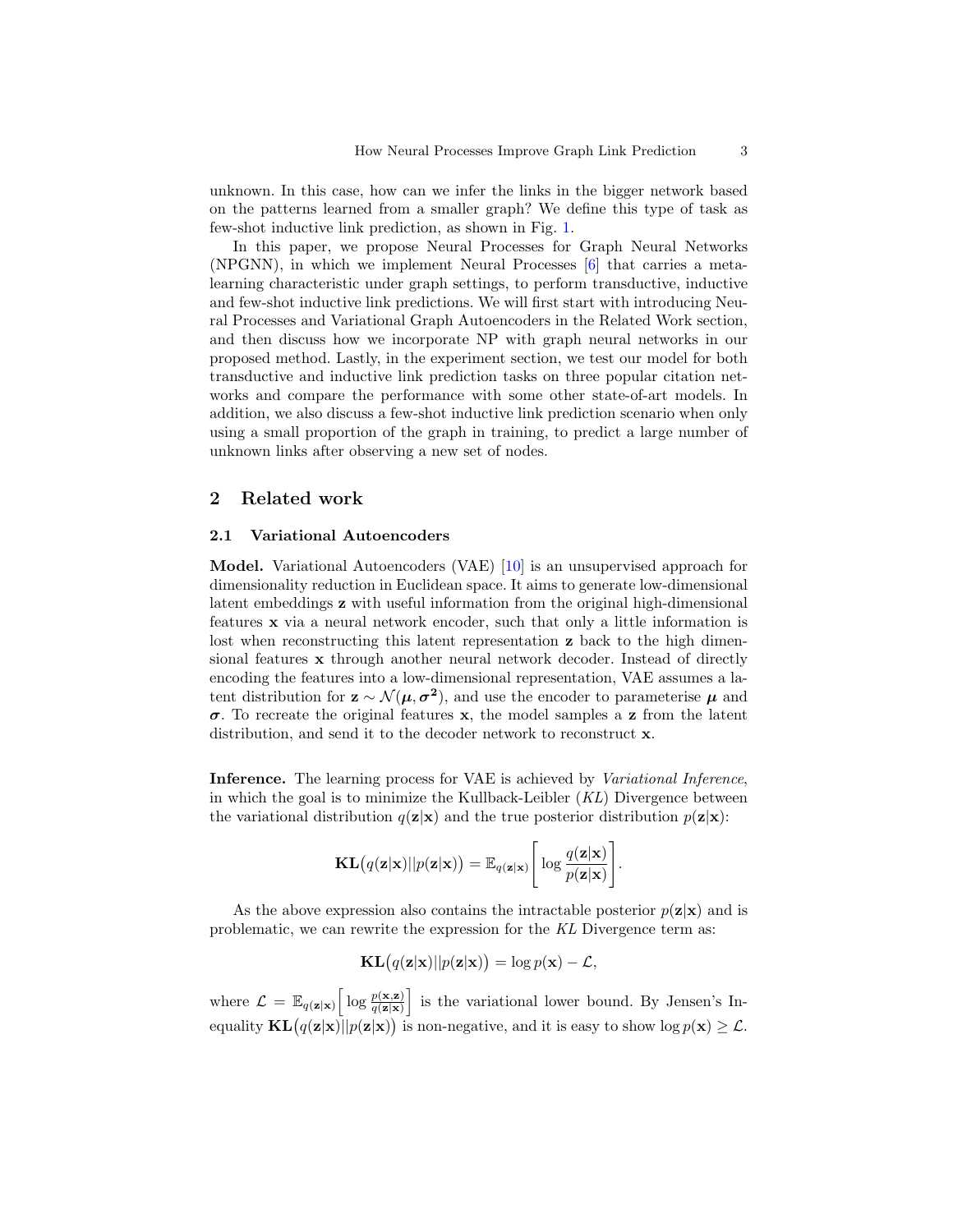## 4 H. Liang and J. Gao

Then, minimizing  $KL(q(z|x)||p(z|x))$  is effectively maximizing the variational lower bound  $\mathcal{L}$ , which can be further re-expressed as:

<span id="page-3-0"></span>
$$
\mathcal{L} = \mathbb{E}_{q(\mathbf{z}|\mathbf{x})} \Big[ \log p(\mathbf{x}|\mathbf{z}) \Big] - \mathbf{KL} \Big( q(\mathbf{z}|\mathbf{x}) || p(\mathbf{z}) \Big), \tag{1}
$$

where  $p(x|z)$  is parameterised by the decoder,  $q(z|x)$  is the variational distribution that parameterised by the encoder, and  $p(\mathbf{z})$  is the prior distribution for  $\mathbf{z}$ , which is manually selected such as a standard Gaussian distribution.

To optimize the model, gradients for the parameters need to be computed in backpropagation. For the second KL divergence term on RHS, we can compute the gradients analytically. However, for the first expectation term, since z is sampled from a distribution, we need to use the *reparameterization trick* to replace the sampling procedure by a function that contains the parameters in the model, and then estimate the expectation via Monte Carlo methods:

$$
\mathbb{E}_{q(\mathbf{z}|\mathbf{x})}[\log p(\mathbf{x}|\mathbf{z})] \simeq \frac{1}{L} \sum_{l=1}^{L} \log p(\mathbf{x}|\mathbf{z}^{(\ell)}),\tag{2}
$$

<span id="page-3-3"></span><span id="page-3-2"></span>
$$
\mathbf{z}^{(\ell)} = \boldsymbol{\mu} + \boldsymbol{\sigma} \epsilon^{(\ell)}, \quad \text{with} \quad \epsilon^{(\ell)} \sim \mathcal{N}(0, 1). \tag{3}
$$

## 2.2 Neural Processes

Model. Neural Processes (NP) [\[6\]](#page-11-14) is a meta-learning approach that aims to learn a way of how to learn new patterns, that is, after training with several tasks (e.g. predicting cats and birds pictures), at prediction time, the model will be asked to predict some new tasks (e.g. predict dogs), given a small sample from the new task.

In training, NP first learns a low-dimensional representation  $r_c$  for each data pair  $\{x_{c_i}, y_{c_i}\}$  in a random Context dataset C (e.g. contains some cats and birds pictures) by neural networks, then aggregate (for example, average) these representations to form a global representation r. Similar to VAE, NP also introduces a latent distribution  $\mathbf{z} \sim \mathcal{N}(\mu(\mathbf{r}), \sigma(\mathbf{r}))$ , in which  $\mu(\mathbf{r})$  and  $\sigma^2(\mathbf{r})$  are from aggregation and parameterised by neural networks. We can also regard z to be a distribution over functions that follows a *Gaussian Process*. Finally, we use a sampled z, together with features  $x_T$  in a new Target dataset T (e.g. contains some other cats and birds pictures), to predict the respond variable  $y_T$  in T.

At prediction time, the model will be given a new Context set from a different task (e.g. some pictures of dogs), and it will generate a latent representation z that contains the information of the "patterns" in the new task, and together with the features from a new Target set, to predict the response variable in the new Target set (e.g. some other dog pictures).

Inference. NP uses Variational Inference with similar settings in VAE [\(1\)](#page-3-0), in which the goal is to maximize the variational lower bound  $\mathcal{L}$ :

<span id="page-3-1"></span>
$$
\mathcal{L} = \mathbb{E}_{q(\mathbf{z}|\mathbf{D})} \Big[ \log p(\mathbf{y}_T|\mathbf{x}_T, \mathbf{z}) \Big] - \mathbf{KL} \Big( q(\mathbf{z}|D) || q(\mathbf{z}|C) \Big), \tag{4}
$$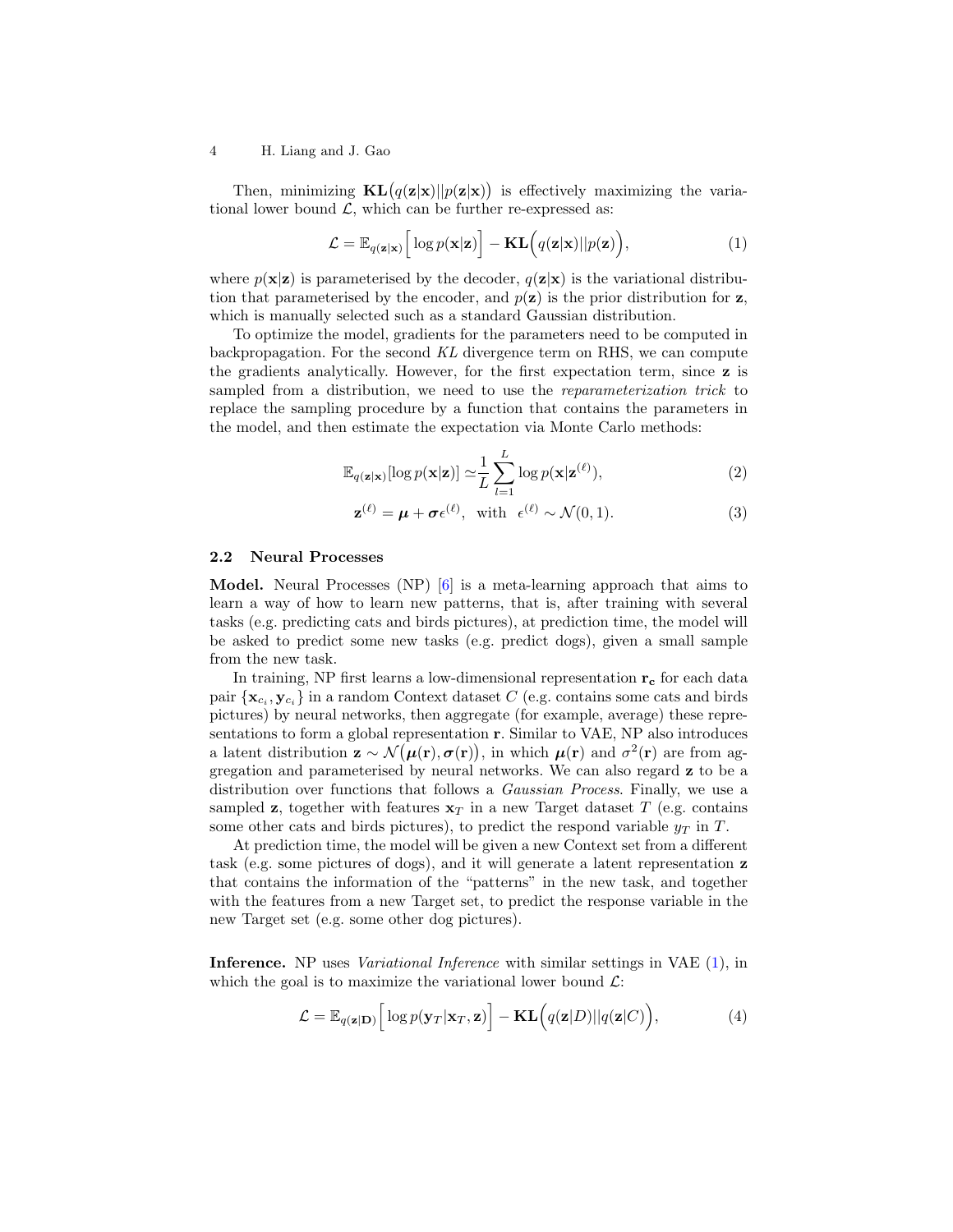where  $D = C \cup T$  is used for generating more informative **z** during inference, which is parameterised by the encoder. And instead of adopting a standard prior, NP chooses  $q(\mathbf{z}|C)$  that is encoded by the random Context C as the prior  $p(\mathbf{z})$ . As such, the inference forces the information inferred from a random context set to be close to the information inferred from the overall dataset.

To optimize  $\mathcal{L}$ , NP also implements Monte Carlo methods with *reparame*terization trick to estimate the gradient in the first RHS expectation term in equation  $(4)$ , with similar approach as equations  $(2)$  and  $(3)$  in VAE.

Although one previous work [\[4\]](#page-11-16) discussed Conditional Neural Processes [\[5\]](#page-11-17) (which does not involve the latent variable z) on graph edge imputation, the implementation of Neural Process to generate graph embedding for link prediction is still unexplored, and will be discussed in our work.

## 2.3 Variational Graph Autoencoders

Variational Graph Autoencoders (VGAE) [\[12\]](#page-11-10) is an implementation of Variational Autoencoders (VAE) [\[10\]](#page-11-15) on graph-type dataset with Graph Convolutional Networks (GCN) [\[11\]](#page-11-11), which can generate graph embeddings for every node by considering the node's neighbours information (features). Similar to VAE, it chooses two GCNs as the encoder to generate latent graph embeddings from latent Gaussian distributions, which are then sent to an inner-product decoder to predict links in the graph. The learning for VGAE is also carried out by Variational Inference and is consistent with VAE.

## 3 Proposed Model: NPGNN

#### 3.1 Setup and Framework

First we define an undirected graph  $\mathbf{G} = (\mathbf{V}, \mathbf{A})$ , where **V** is the set of nodes with features  $x_i \in X$  corresponding to each node  $v_i \in V$ , and the adjacency matrix **A** with  $A_{ij} = 1$  if there is a link between  $v_i$  and  $v_j$ , and  $A_{ij} = 0$ otherwise. Then we randomly select a subset of nodes  $V_C \in V$  with its related features  $X_C \in X$  and adjacency matrix  $A_C$  to construct a context subgraph  $\mathbf{G}_{\mathbf{C}}$ . We assume there are *n* nodes in the complete graph  $\mathbf{G}$ , and the first *m* nodes are the context nodes  $V_C$ . Our goal is to model the adjacency matrix  $A$ for the complete graph  ${\bf G}$  conditional on the context subgraph  ${\bf G_C}.$ 

Fig. [2](#page-5-0) illustrates the framework in our model, which starts with two Graph Convolutional Encoders that encode each node  $v_i \in V_C$  with feature  $x_i \in$  $X_{\rm C}$  and the adjacency matrix  $A_{\rm C}$  to a latent representation  $r_{c_i}$  under multivariate Gaussian distribution with mean  $\mu_{c_i}$  and variance  $\sigma_{c_i}^2$ . We then Aggregate (average) the latent representations to obtain a global representation r that parameterises the latent distribution  $q(\mathbf{z}|\mathbf{A_C}, \mathbf{X_C}) = \mathcal{N}(\boldsymbol{\mu}_{\mathbf{z}}(\mathbf{r}), \text{diag}(\boldsymbol{\sigma}_{\mathbf{z}}^2(\mathbf{r})))$ . Finally, a sampled **z** is concatenated to each feature  $x_i \in X$ , and together they are sent to a Multilayer Perceptron with Inner Product Decoder to reconstruct the similarity matrix of A for the complete graph G.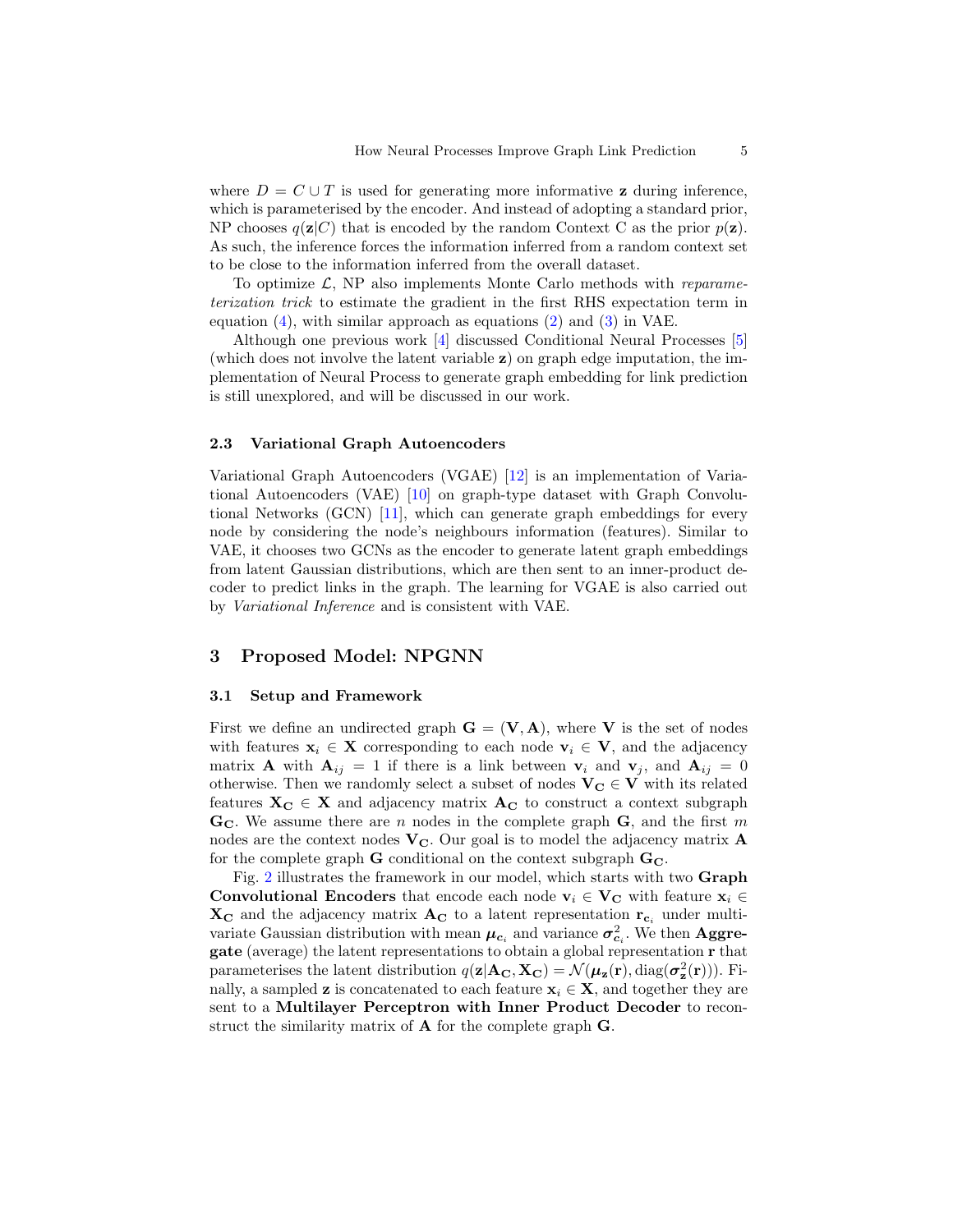

<span id="page-5-0"></span>Fig. 2. Framework of Neural Processes for Graph Neural Networks

## 3.2 Graph Convolutional Encoder

We assume a *d*-dimensional latent representation  $\mathbf{r}_{c_i} \in \mathbb{R}^d$  for each context node  $v_i \in V_{\mathbf{C}}$  under Multi-variate Gaussian Distribution  $\mathcal{N}(\boldsymbol{\mu}_{\mathbf{c}_i}, \text{diag}(\boldsymbol{\sigma}_{\mathbf{c}_i}^2))$ , and our model uses two two-layer GCNs to encode such distribution for each latent representation  $\mathbf{r}_{\mathbf{c}_i}$ :

<span id="page-5-2"></span><span id="page-5-1"></span>
$$
\mu_{\mathbf{c}} = \text{ReLU}(\bar{\mathbf{A}}_{\mathbf{C}} \text{ReLU}(\bar{\mathbf{A}}_{\mathbf{C}} \mathbf{X}_{\mathbf{C}} \mathbf{W}_1) \mathbf{W}_{\mu}),
$$
(5)

$$
\log \sigma_{\mathbf{c}} = \text{ReLU}(\bar{\mathbf{A}}_{\mathbf{C}} \text{ReLU}(\bar{\mathbf{A}}_{\mathbf{C}} \mathbf{X}_{\mathbf{C}} \mathbf{W}_1) \mathbf{W}_{\sigma}),
$$
(6)

where  $\bar{A}_{\mathbf{C}} = \tilde{D}_{\mathbf{C}}^{-\frac{1}{2}} \tilde{A}_{\mathbf{C}} \tilde{D}_{\mathbf{C}}^{-\frac{1}{2}}$  is the adjacency matrix for subgraph  $\mathbf{G}_{\mathbf{C}}$  after convolution,  $\tilde{D}_{\mathbf{C}_{ii}} = \sum_j \tilde{A}_{\mathbf{C}_{ij}}$  is the degree matrix of  $\tilde{A}_{\mathbf{C}}$ , and  $\tilde{A}_{\mathbf{C}} = A_{\mathbf{C}} + I$ . Both function [\(5\)](#page-5-1) and function [\(6\)](#page-5-2) share the same parameters  $W_1$  in their first layer, and use ReLU(t) = max(0, t) as the activation function for both layers. The output  $\mu_c$  in [\(5\)](#page-5-1) is a  $m \times d$  matrix of mean vectors  $\mu_{c_i}$ , and similarly log  $\sigma_c$  in [\(6\)](#page-5-2) is the matrix of standard deviation vectors log  $\sigma_{c_i}$ .

## 3.3 Aggregation and Latent Embedding

We then aggregate the latent representation  $r_{c_i}$  by averaging to obtain a global representation r, which can be used to parameterise the latent probability distribution  $q(\mathbf{z}|\mathbf{A_C}, \mathbf{X_C}) = \mathcal{N}(\boldsymbol{\mu}_{\mathbf{z}}(\mathbf{r}), \boldsymbol{\sigma}_{\mathbf{z}}^2(\mathbf{r}))$ :

<span id="page-5-3"></span>
$$
\mu_{\mathbf{z}}(\mathbf{r}) = \frac{1}{m} \sum_{i=1}^{m} \mu_{\mathbf{c}_i}, \qquad \log \sigma_{\mathbf{z}}(\mathbf{r}) = \frac{1}{m} \sum_{i=1}^{m} \log \sigma_{\mathbf{c}_i}.
$$
 (7)

Similar to Neural Processes, we can view this latent distribution  $q$  as a *Gaussian* Process that defines a distribution over many functions, where each of them defines a mapping from the node features  $X_{\text{C}}$  in a particular random context subgraph  $G_C$  to the corresponding latent representation  $r_c$ . And then after aggregation over  $r_c$ , we can define a latent global representation **z** as a *Gaussian Process*:  $z \sim \mathcal{GP}(\mu_z(r), \sigma_z^2(r))$ , in which the mean function and kernel function are parameterised by the encoder.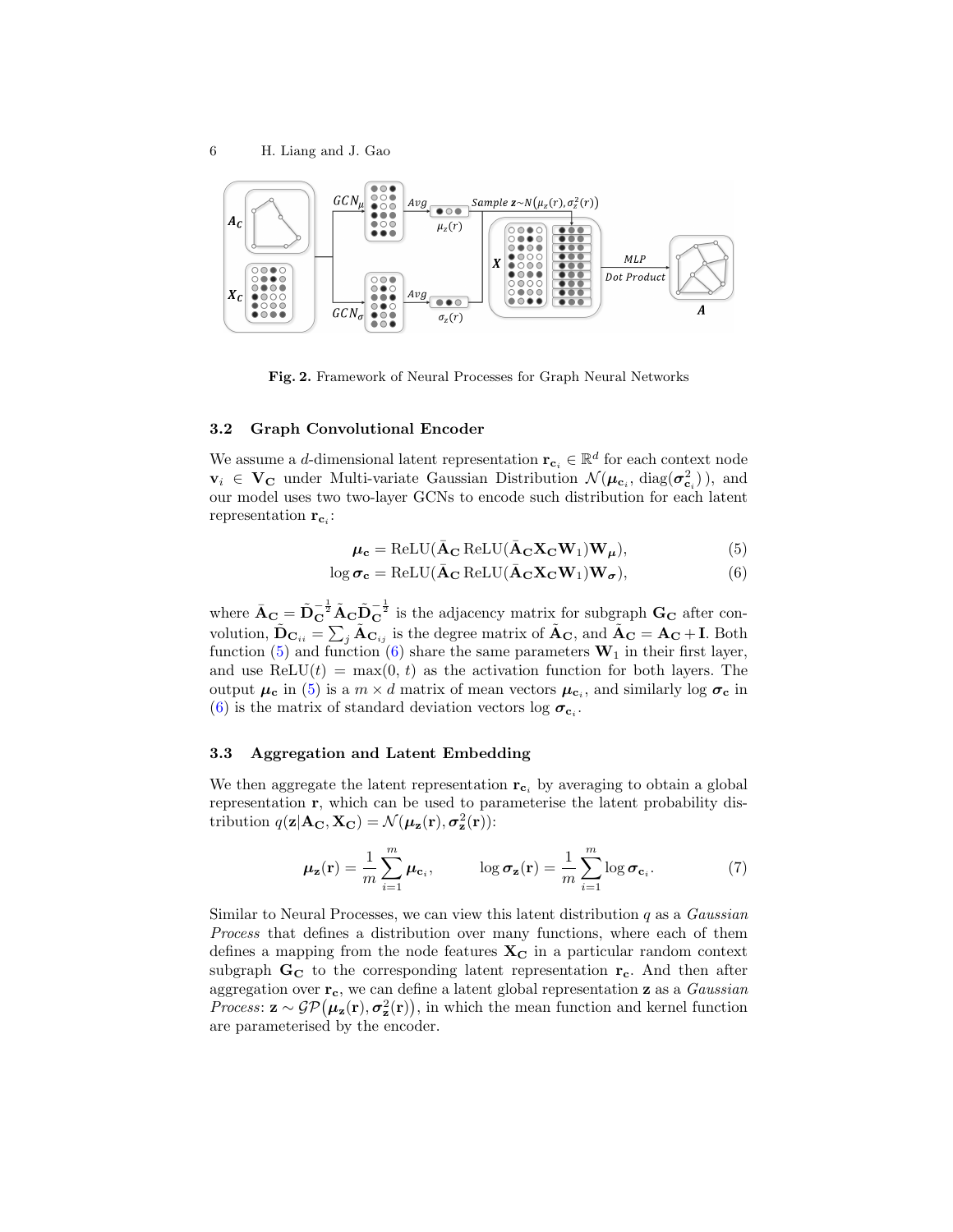

<span id="page-6-0"></span>Fig. 3. Inference of Neural Processes for Graph Neural Networks. Explanation for notations in the figure: E - encoder, D - decoder and a - aggregator.

## 3.4 Multilayer Perceptron with Inner Product Decoder

After aggregation, we combine a sampled z with every feature  $x_i \in X$  as  $\tilde{x}_i \in \tilde{X}$ , where  $\tilde{\mathbf{x}}_i = [\mathbf{x}_i^\top \ \mathbf{z}^\top]^\top$ . As such, information from context subgraph flows to the complete graph via this latent space z, and then we send them to a 2-layer MLP decoder to produce the latent embedding U:

<span id="page-6-1"></span>
$$
\mathbf{U} = \sigma(\mathbf{W}_3 \sigma(\mathbf{W}_2 \tilde{\mathbf{X}} + \mathbf{b}_1) + \mathbf{b}_2),
$$

where **U** is the matrix of latent embedding vectors  $\mathbf{u}_i$  for each node  $\mathbf{v}_i \in \mathbf{V}$ in the complete graph G, and  $\sigma(t) = 1/(1 + \exp(-t))$  is the logistic sigmoid activation function.

Finally, we take inner product for each  $\mathbf{u}_i$ , and use sigmoid function to calculate the probability of edge existence between two nodes  $\mathbf{v}_i, \mathbf{v}_j \in \mathbf{V}$ , and the likelihood  $p(\mathbf{A}|\mathbf{X}, \mathbf{z})$ :

$$
p(\mathbf{A}|\mathbf{X}, \mathbf{z}) = \prod_{i=1}^{n} \prod_{j=1}^{n} p(\mathbf{A}_{ij}|\mathbf{u}_i, \mathbf{u}_j), \text{ with } p(\mathbf{A}_{ij} = 1|\mathbf{u}_i, \mathbf{u}_j) = \sigma(\mathbf{u}_i^{\top} \mathbf{u}_j). \quad (8)
$$

## 3.5 Inference and Learning

Inference for our model is carried out by *Variational Inference*, and is demonstrated in Fig. [3.](#page-6-0)

Similar to equation [\(4\)](#page-3-1) in NP, we can express the variational lower bound  $\mathcal{L}$ for NPGNN as:

<span id="page-6-2"></span>
$$
\mathcal{L} = \mathbb{E}_{q(\mathbf{z}|\mathbf{A}, \mathbf{X})}[\log p(\mathbf{A}|\mathbf{X}, \mathbf{z})] - \mathbf{KL}[q(\mathbf{z}|\mathbf{A}, \mathbf{X})||q(\mathbf{z}|\mathbf{A}_{\mathbf{C}}, \mathbf{X}_{\mathbf{C}})],\tag{9}
$$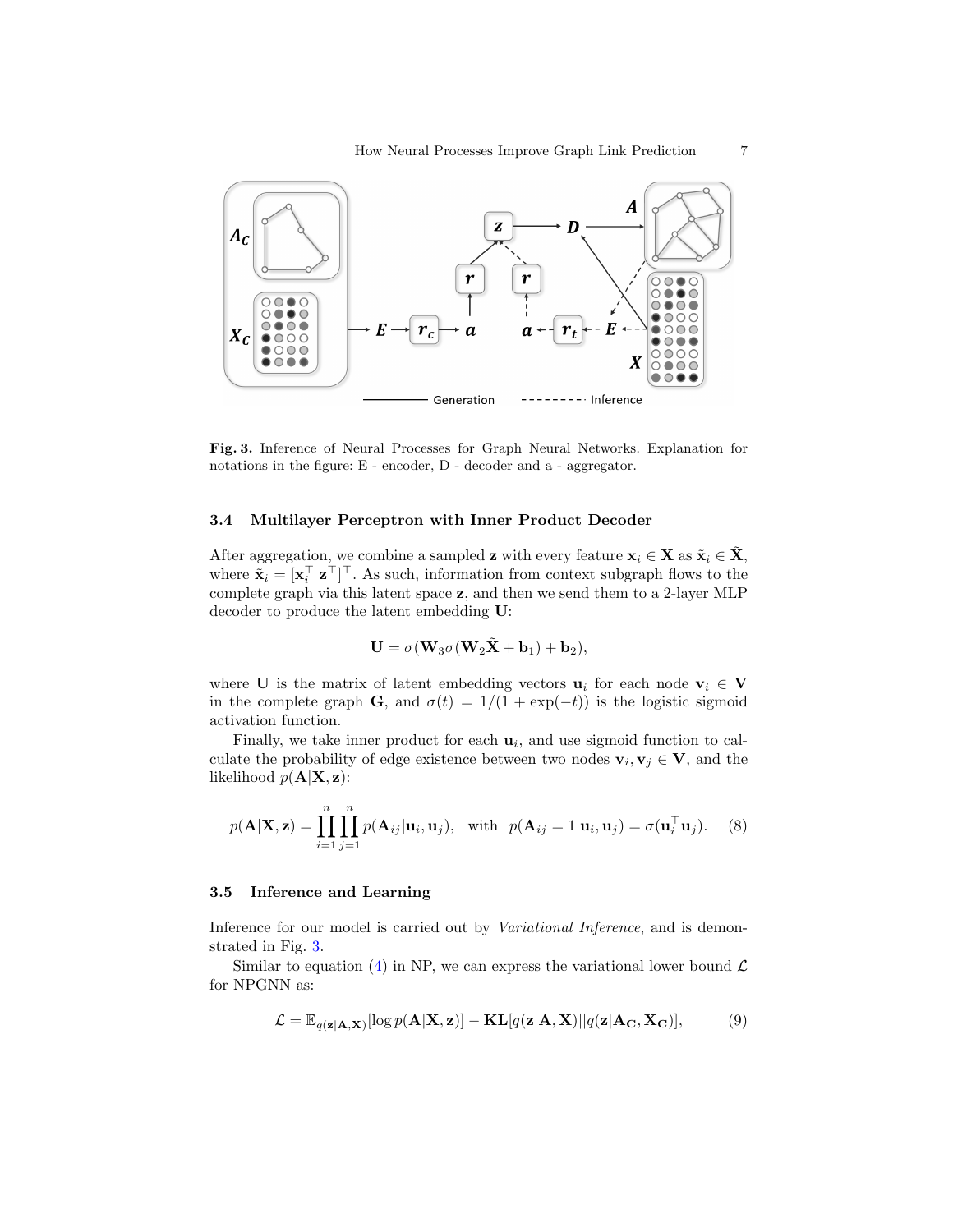<span id="page-7-2"></span>Algorithm 1 Neural Processes for Graph Neural Networks

**Input:** Complete Graph  $G = (V, A)$  with features X Encoder function  $Encode(\cdot, \cdot)$ ; Decoder function  $Decode(\cdot, \cdot)$ Aggregation function  $Aggregate(\cdot)$ Total iteration T; Number of Monte Carlo estimates L **Output:** Optimized  $Encode(\cdot, \cdot)$  and  $Decode(\cdot, \cdot)$ . 1: for iteration =  $0, 1, 2, ..., T$  do 2: Generate a random context subgraph  $\mathbf{G_C} = (\mathbf{V_C}, \mathbf{A_C})$  with features  $\mathbf{X_C}$ 3:  $r_c \leftarrow \text{Encode}(\mathbf{A_C}, \mathbf{X_C})$   $r_t \leftarrow \text{Encode}(\mathbf{A}, \mathbf{X})$ 4:  $\mathbf{r}' \leftarrow \text{Aggregate}(\mathbf{r_c})$  $\mathbf{r} \leftarrow \textit{Aggregate}(\mathbf{r_t})$ 5: Compute  $q(\mathbf{z}|\mathbf{A}_{\mathbf{C}}, \mathbf{X}_{\mathbf{C}}) = \mathcal{N}(\boldsymbol{\mu}_{\mathbf{z}}(\mathbf{r}'), \text{diag}(\boldsymbol{\sigma}_{\mathbf{z}}^2(\mathbf{r}')))$ 6: Compute  $q(\mathbf{z}|\mathbf{A}, \mathbf{X}) = \mathcal{N}(\boldsymbol{\mu}_{\mathbf{z}}(\mathbf{r}), \text{diag}(\boldsymbol{\sigma}_{\mathbf{z}}^2(\mathbf{r})))$ 7: Sample  $L \mathbf{z} \sim q(\mathbf{z}|\mathbf{A}, \mathbf{X})$ 8:  $p(\mathbf{A}|\mathbf{X}, \mathbf{z}) \leftarrow \text{Decode}(\mathbf{X}, \mathbf{z})$ 9: Compute  $\nabla \mathcal{L}$  for  $\mathcal{L} = \frac{1}{L} \sum_{l=1}^{L} \log p(\mathbf{A}|\mathbf{X}, \mathbf{z}^{(l)}) - \mathbf{KL}[q(\mathbf{z}|\mathbf{A}, \mathbf{X}) || q(\mathbf{z}|\mathbf{A}_{\mathbf{C}}, \mathbf{X}_{\mathbf{C}})]$ 10: Update  $Encode(\cdot, \cdot)$  and  $Decode(\cdot, \cdot)$  when optimizing  $\mathcal L$  with  $\nabla \mathcal L$ 11: end for 12: **return**  $Encode(\cdot, \cdot)$  and  $Decode(\cdot, \cdot)$ 

where  $p(\mathbf{A}|\mathbf{X}, \mathbf{z})$  is parameterised by our decoder model in equation [\(8\)](#page-6-1), and  $q(\mathbf{z}|\mathbf{A}, \mathbf{X})$  is parameterised by the encoder based on the complete graph **G** as:

$$
q(\mathbf{z}|\mathbf{A}, \mathbf{X}) = \mathcal{N}(\boldsymbol{\mu}_{\mathbf{z}}(\mathbf{r}), \text{diag}(\boldsymbol{\sigma}_{\mathbf{z}}^2(\mathbf{r}))),
$$

with **r** aggregated from  $\mathbf{r_t}$  encoded by **A** and **X** in the complete graph **G** (similar to equation [\(7\)](#page-5-3), where we use  $A_C$  and  $X_C$  from the context subgraph  $G_C$  to encode  $z$  in stead). Here the reason that we choose  $G$  in forward pass is because at prediction time, we will be predicting the links in a larger graph conditional on the information of the "complete" graph G we have in training, thus  $q(\mathbf{z}|\mathbf{A}, \mathbf{X})$ will lead to a more informative z. For the prior, we choose  $q(\mathbf{z}|\mathbf{A_C}, \mathbf{X_C})$  encoded from the random context subgraph  $G_C$ .

Therefore, maximizing the variational lower bound  $\mathcal L$  is now effectively maximizing the expectation of the conditional log likelihood, and meanwhile forcing the latent distribution inferred from different random subgraphs, to be close to the latent distribution inferred from the complete graph.

To optimize  $\mathcal L$  in equation [\(9\)](#page-6-2), similar to NP and VAE, we use Mote Carlo methods (equation  $(10)$ ) to estimate the expectation in the first RHS term by sampling  $\{z^{(1)},...,z^{(L)}\}$  from  $\mathcal{N}(\mu_{z}(\mathbf{r}),\sigma_{z}^{2}(\mathbf{r}))$  with reparameterization trick (equation [\(11\)](#page-7-1)), which will lead to a closed-form gradient in backpropagation:

<span id="page-7-0"></span>
$$
\mathbb{E}_{q(\mathbf{z}|\mathbf{A}, \mathbf{X})}[\log p(\mathbf{A}|\mathbf{X}, \mathbf{z})] \simeq \frac{1}{L} \sum_{l=1}^{L} \log p(\mathbf{A}|\mathbf{X}, \mathbf{z}^{(l)}),
$$
(10)

<span id="page-7-1"></span>
$$
\mathbf{z}^{(l)} = \boldsymbol{\mu}_\mathbf{z}(\mathbf{r}) + \boldsymbol{\sigma}_\mathbf{z}(\mathbf{r}) \epsilon^{(l)}, \text{ with } \epsilon^{(l)} \sim \mathcal{N}(0, 1). \tag{11}
$$

As such, we can optimize our model by standard optimization tools, with an algorithm for learning summarised in Algorithm [1.](#page-7-2)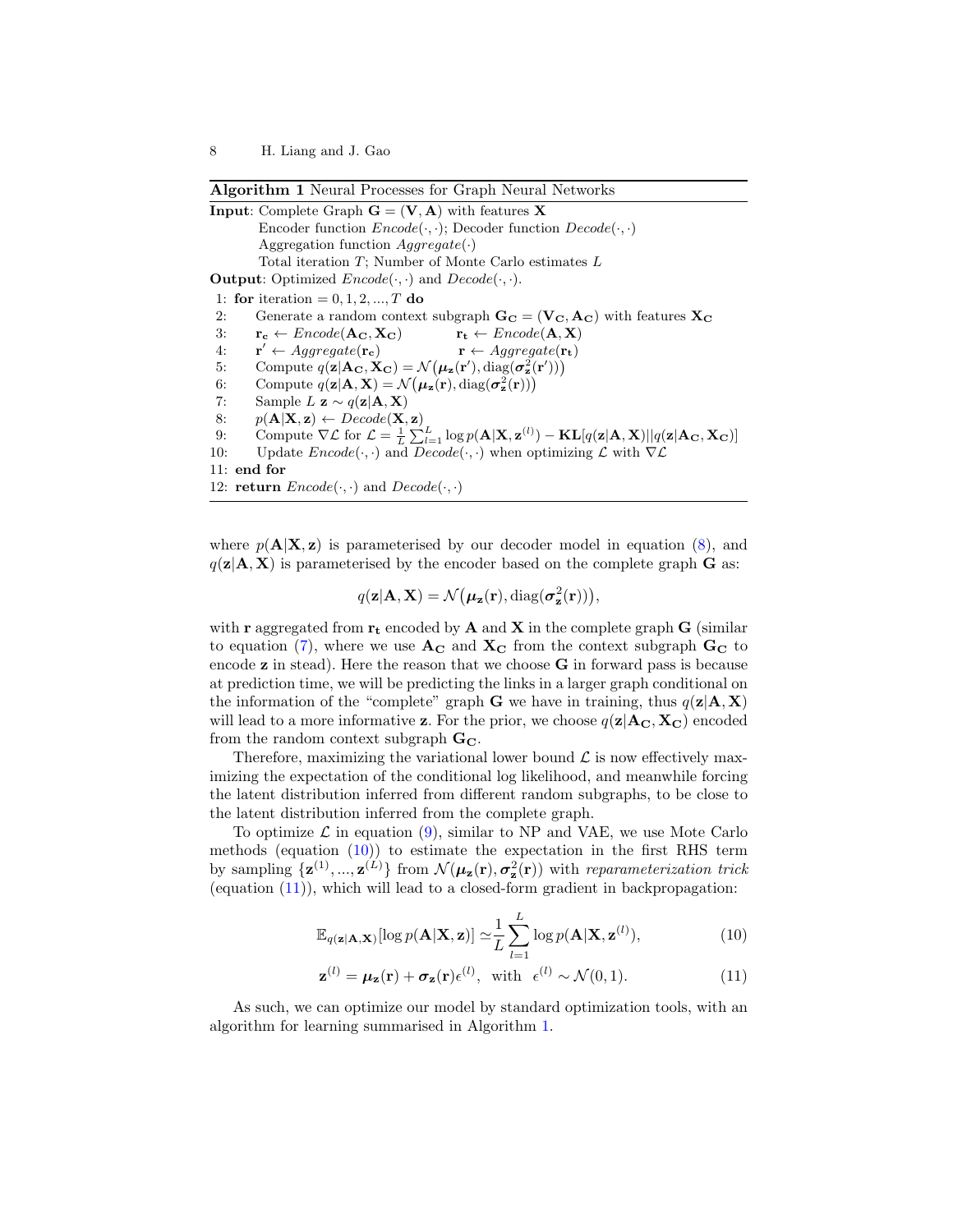## 4 Experiments

## 4.1 Experimental Set-up

Dataset, Metrics and Code: To validate our proposed model, we will be conducting two experiments for transductive link prediction and inductive link prediction. We also consider a situation where only a small proportion of graph is known for training after inductive experiment, and proceed to a few-shot inductive link prediction scenario. For each experiment, we will test our model on two regular-size citation networks: Cora (2,708 nodes with 1,433-dimensional features, and 5,429 links) and Citeseer (3,327 nodes with 3,703-dimensional features, and 4,732 links), and one large citation network PubMed (19,717 nodes with 500-dimensional features, and 44,338 links).

We measure our model's performance by AUC score (the Area Under a receiver operating characteristic Curve) and AP score (Average Precision) after 10 runs with different random seeds, and report the mean scores and their standard errors. All the code for replicating the following results can be found at [https://github.com/LeonResearch/NPGNN.](https://github.com/LeonResearch/NPGNN)

Baseline Models: We compare our model's performance against other embedding based state-of-art methods. For transductive link prediction, we compare our model with Spectral Clustering (SC) [\[19\]](#page-11-9), DeepWalk (DW) [\[18\]](#page-11-8), and Variational Graph Autoencoders (VGAE) [\[12\]](#page-11-10). For inductive link prediction, we compare our model with VGAE, after which we analyze the results for our proposed method when training on three different proportions of the complete graph.

Hyper-parameters Settings: For both experiments, we use two 32-neuron hidden layers in the encoder, and a 2-hidden-layer MLP with 64 neurons and 32 neurons respectively. We train our model 500 iterations on Cora and Citeseer by Adam algorithm [\[9\]](#page-11-18) with a learning rate of 0.01 and  $\beta = [0.9, 0.009]$ , and we initialize weights as described in [\[7\]](#page-11-19). Since the PubMed dataset is relatively large, we train our model for 4,000 iterations by Adam under the same settings. For other baseline models, we maintain the settings in the corresponding papers.

## 4.2 Transductive Experiment

We maintain the setting used in VGAE [\[12\]](#page-11-10) that randomly masks  $10\%$  edges for testing, 5% edges for validation, and uses the rest edges to construct training adjacency matrix  $A_T$  with features X for all nodes during training. When building the context subgraph in our model, we randomly select 10% training edges to construct the context adjacency matrix  $A_C$ , and regard features for all nodes  $X$  as the context features  $X_C$ . At prediction, we use training adjacency matrix  $A_T$  and features X for all nodes as the context subgraph to predict the complete adjacency matrix A.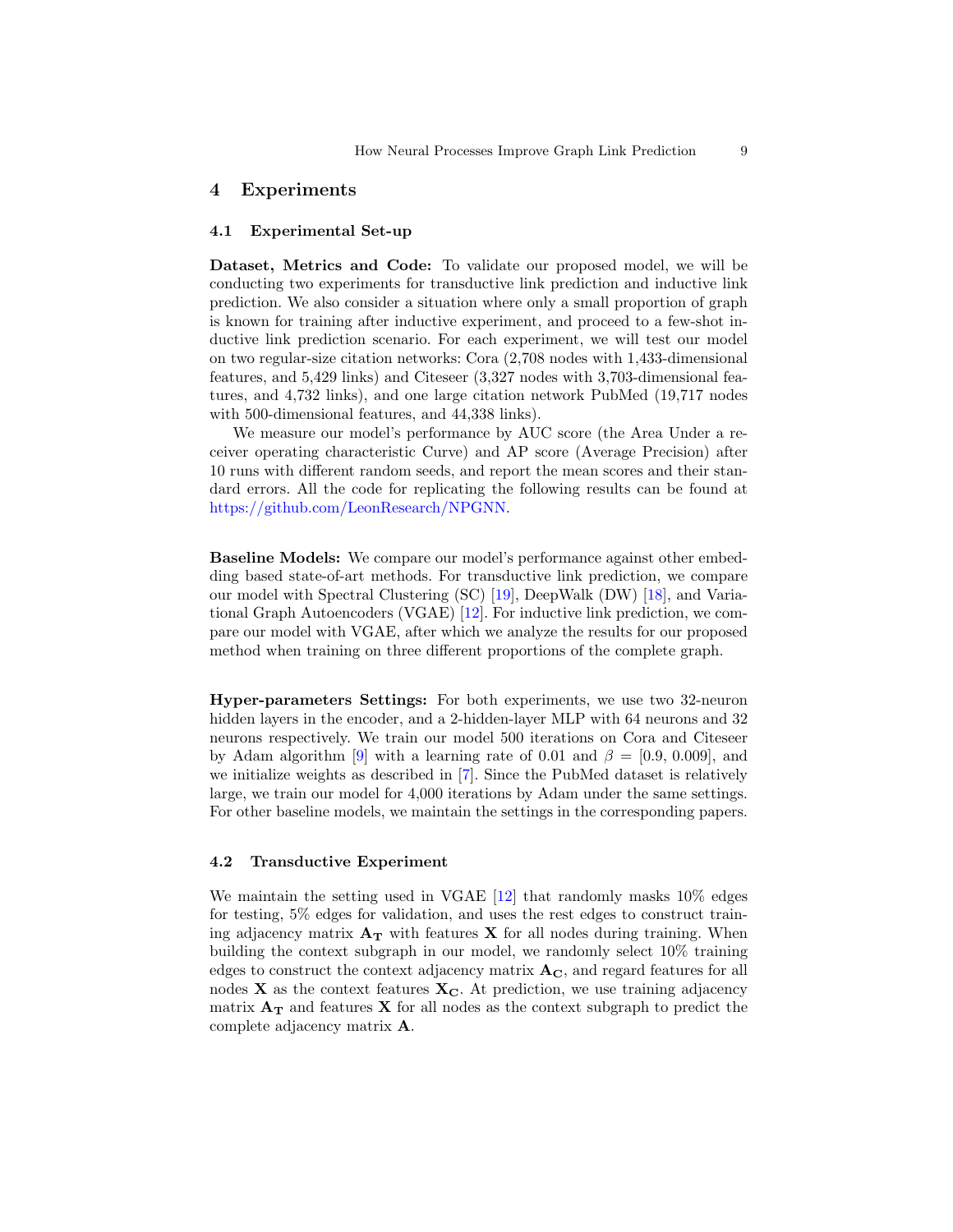### 10 H. Liang and J. Gao

| Method       | Cora    |         | Citeseer |                 | PubMed    |                     |
|--------------|---------|---------|----------|-----------------|-----------|---------------------|
|              | AUC     | AP      | AUC      | AP              | $\rm AUC$ | AP                  |
| SС           | 84.6    | 88.5    | 80.5     | 85.0            | 84.2      | 87.8                |
|              | (0.01)  | (0.00)  | (0.01)   | (0.01)          | (0.02)    | (0.01)              |
| DW           | 83.1    | 85.0    | 80.5     | 83.6            | 84.4      | 84.1                |
|              | (0.01)  | (0.00)  | (0.02)   | (0.01)          | (0.00)    | (0.00)              |
| VGAE         | 91.4    | 92.6    | 90.8     | 92.0            | 94.4      | 94.7                |
|              | (0.01)  | (0.01)  | (0.02)   | (0.02)          | (0.02)    | (0.02)              |
| <b>NPGNN</b> | 93.1    | 94.0    | 94.0     | 95.1            | 95.3      | 95.2                |
|              | (0.004) | (0.004) |          | (0.002) (0.002) |           | $(0.001)$ $(0.001)$ |

<span id="page-9-0"></span>Table 1. Transductive Link Prediction Results

The results are summarized in Table [1.](#page-9-0) It shows that our model outperforms other baseline models on all three datasets, with a relatively large margin on Cora and Citeseer for both AUC and AP scores, and achieves results with a slight improvement on PubMed compared to VGAE.

## 4.3 Inductive Experiment

The settings for the inductive experiment is different from the transductive experiment. Here, we randomly select 5% nodes and use the links adjacent to these nodes for testing (roughly 10% of all links in Cora, 7% in Citeseer, and 11% in PubMed), and use the same method to select 2.5% nodes and their corresponding links for validation. The rest of the nodes with the links among them are used to build the training adjacency matrix  $A_T$ , and the features  $X_T$  for these nodes are used in training. When building up our model, we randomly use 10% of training nodes with their connected edges to construct the context adjacency matrix  $A_C$ , and again only use the features for that 10% nodes as context features  $X_C$ . At prediction, we treat the training adjacency matrix  $A_T$  and training features  $X_T$  as the context subgraph, then use features X for all nodes to predict the adjacency matrix A for the complete graph.

| Method        | Cora       |      | Citeseer   |                                                                                                                                                                       | PubMed |        |
|---------------|------------|------|------------|-----------------------------------------------------------------------------------------------------------------------------------------------------------------------|--------|--------|
|               | <b>AUC</b> | AP   | <b>AUC</b> | AP                                                                                                                                                                    | AUC    | AP     |
| VGAE          | 77.6       | 73.2 | 82.2 79.5  |                                                                                                                                                                       | 84.3   | - 80.8 |
|               | (0.025)    |      |            | $(0.018)   (0.021) (0.028)   (0.006) (0.007)$                                                                                                                         |        |        |
| ${\rm NPGNN}$ |            |      |            | $\begin{array}{ c c c c c c } \hline 85.0 & 85.9 & 91.0 & 91.8 & 94.0 & 94.0 \ \hline (0.024) & (0.024) & (0.012) & (0.013) & (0.001) & (0.001) \ \hline \end{array}$ |        |        |
|               |            |      |            |                                                                                                                                                                       |        |        |

<span id="page-9-1"></span>Table 2. Inductive Link Prediction Results

Table [2](#page-9-1) summarises the results for inductive link prediction, and it shows our model achieves both higher  $AUC$  scores and  $AP$  scores on all three datasets by a significant difference from VGAE.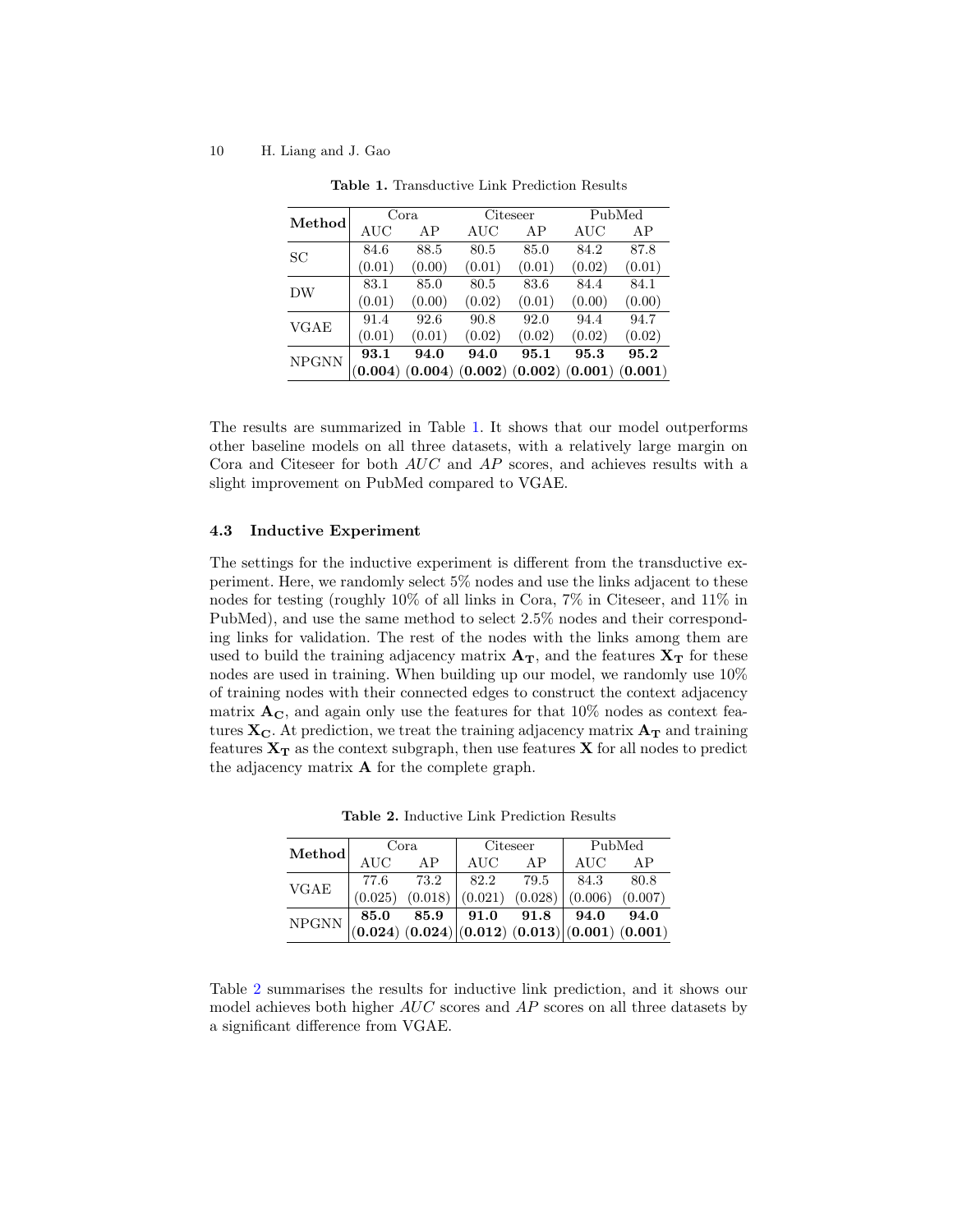Few-shot Inductive Experiment: We also consider a scenario when only a small group of links are seen during training, while at prediction, our goal is to predict the rest of the links. We test our model with three different proportions of graph used in training: (1)  $30\%$  nodes and the links among them (around  $10\%$ total links), (2) 50% nodes and the links among them (around 25% total links), and (3) 70% nodes and the links among them (around 50% total links). Then, we use the rest  $(1)$  90% total links,  $(2)$  75% total links, and  $(3)$  50% total links for testing. Since PubMed is a large network with around 20k nodes and 44k links, constructing subgraphs for training is heavily time-consuming on the CPU. As such, we only test our model's few-shot inductive link prediction performance on Cora and Citeseer, with results summarized in Table [3.](#page-10-1)

|                             | Cora    |         | Citeseer   |         |
|-----------------------------|---------|---------|------------|---------|
| <b>Training Graph Size</b>  | AUC     | AP      | <b>AUC</b> | AP      |
| $30\%$ nodes $(10\%$ links) | 74.8    | 76.6    | 84.0       | 85.6    |
|                             | (0.005) | (0.007) | (0.006)    | (0.006) |
| $50\%$ nodes $(25\%$ links) | 78.8    | 80.4    | 87.3       | 88.7    |
|                             | (0.009) | (0.009) | (0.004)    | (0.003) |
| $70\%$ nodes $(50\%$ links) | 81.9    | 83.3    | 89.4       | 90.6    |
|                             |         | (0.012) | (0.006)    | (0.005) |

<span id="page-10-1"></span>Table 3. Few-shot Inductive Link Prediction Results

The results suggest that even if NPGNN is trained with 30% nodes and links among them (around 10% total links) when predicting the rest 90% links, our proposed method still achieves a descent performance of 74.8% AUC and 76.6%  $AP$  on Cora, and 84.0%  $AUC$  score and 85.6%  $AP$  score on Citeseer. This shows NPGNN's generalizability of learning useful embeddings given a small sample size to predict a large proportion of links with unseen nodes.

# 5 Conclusion

In this paper, we introduce a novel approach Neural Processes for Graph Neural Networks that generates a global latent embedding as a distribution over functions on a context subgraph, which can be later used to predict links for both transductive and inductive learning. We also show our proposed model experimentally on different real-world graphs for three types of link prediction, where NPGNN achieves strong performance when comparing with state-of-art models, and also generalizes well on a larger graph when only training on a graph with much smaller size.

# References

<span id="page-10-0"></span>1. Adamic, L.A., Adar, E.: Friends and neighbors on the web. Social Networks 25(3), 211–230 (2003)